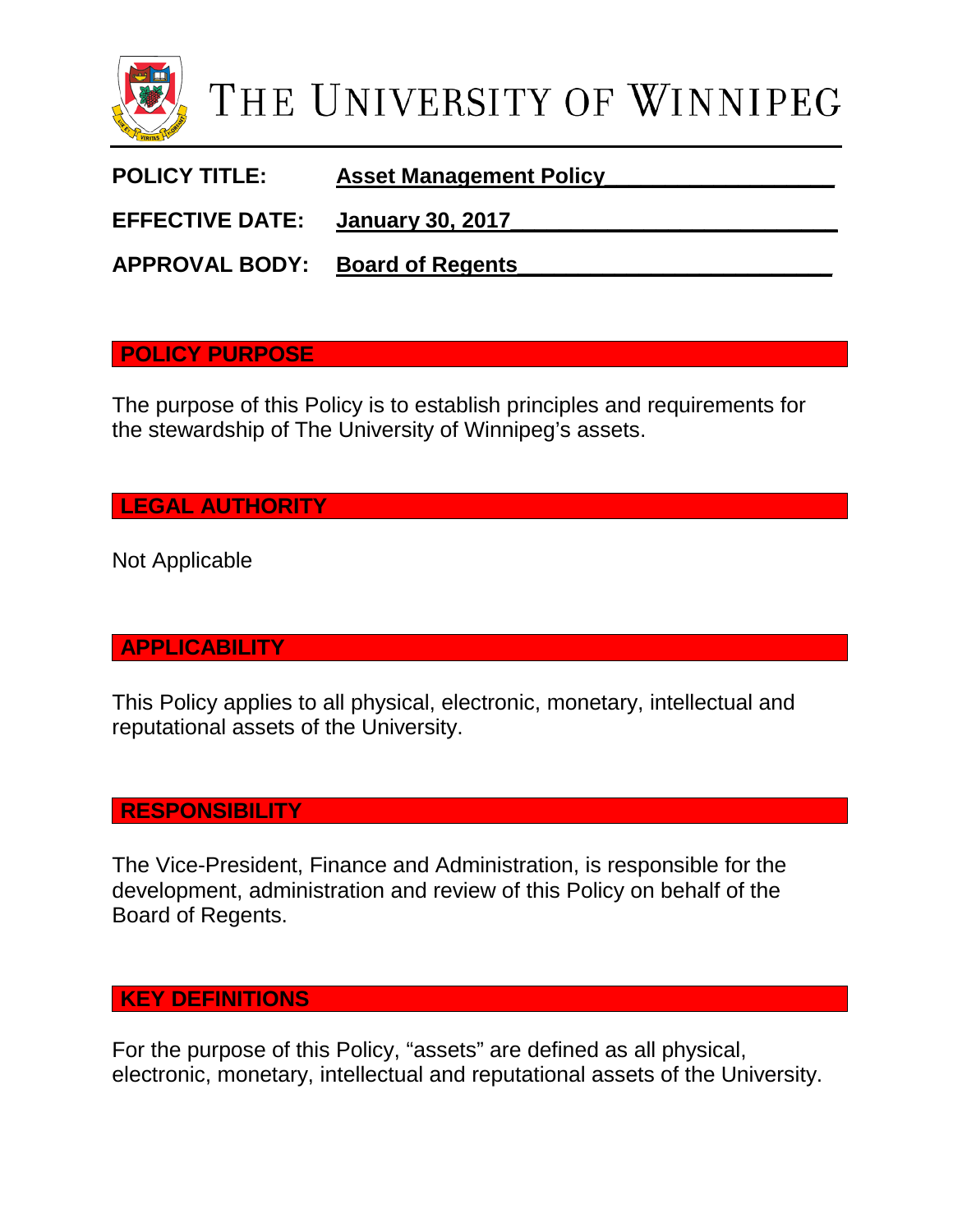

#### **POLICY ELEMENTS**

# **Principles**

- The University will endeavour to annually identify financial resources for the regular replacement of existing assets that are nearing the end of their life cycle.
- When purchasing property or services or entering into a lease agreement, the University will adhere to the Purchasing Policy.
- The University will have appropriate controls in place to protect all acquired assets against premature demise, theft, inappropriate use, liability, and both external and internal threats.
- The University will protect against asset related financial loss through proper insurance practices and risk management practices.
- The University will dispose of unwanted assets based on cost effectiveness, community benefit and good environmental practices, in a fair, open and transparent manner.

## **Operating Budget**

• The University will, to the best of its ability, make funds available for the acquisition and maintenance of assets necessary for sustainable growth, smooth operation and preservation of its community standing.

## **Maintenance of Physical Assets**

- The University will maintain a fixed assets registry.
- The University will maintain annual maintenance schedules.

#### **Insurance**

• The University will ensure that adequate insurance coverage is established and renewed as required, to protect its assets from loss due to accident, natural disaster or criminal acts.